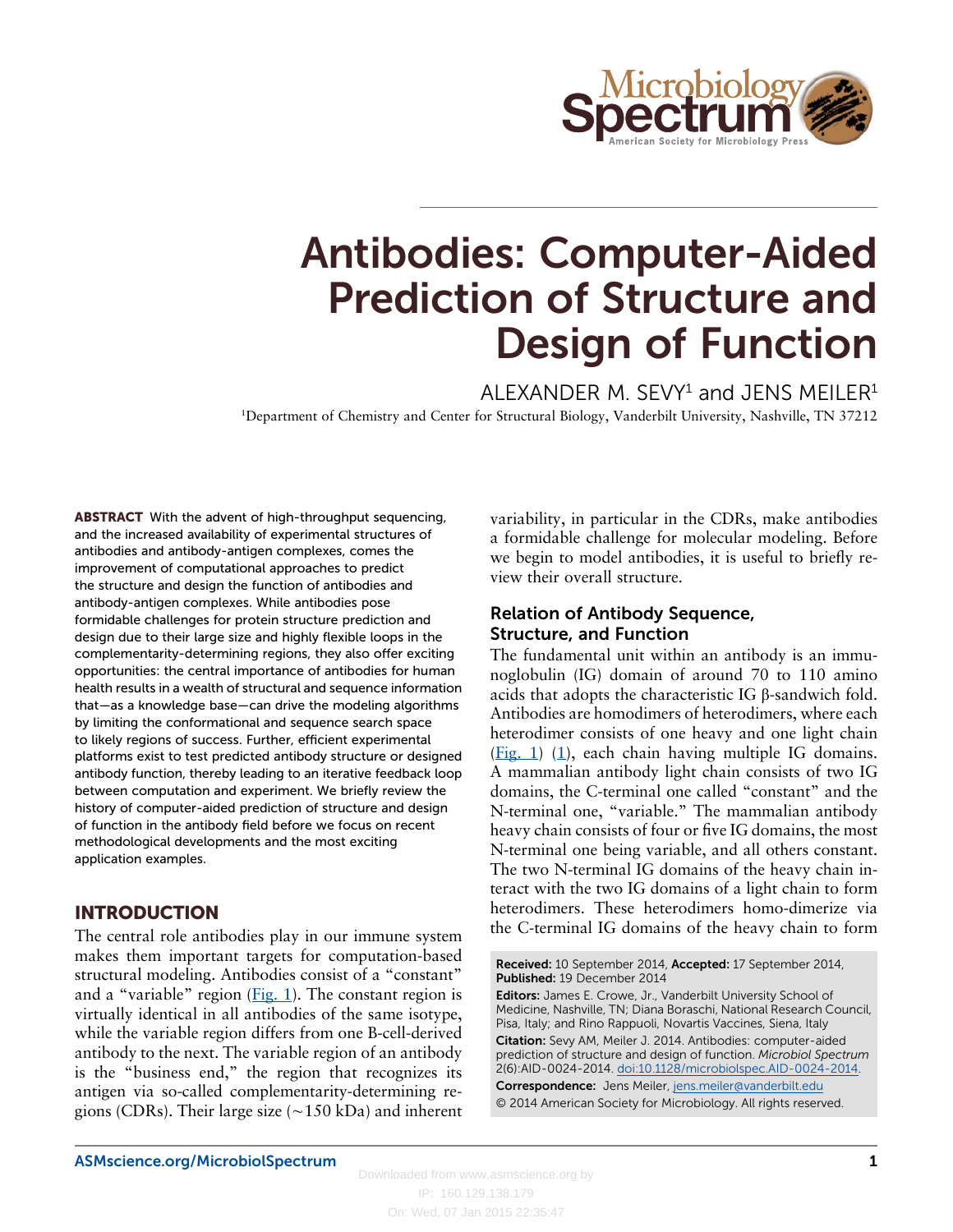<span id="page-1-0"></span>

**B. CDR Loop Modeling** 

D. Antibody-Antigen Docking

FIGURE 1 Challenges in antibody modeling. Though all antibodies share a common core structure (center panel, PDB ID 1IGT [\[1](#page-11-0)]; heavy chains in magenta, light chains in yellow), slight differences in variable regions and especially CDR loops can have a great effect on function. The vast sequence space generated by genetic recombination in V, D, and J genes (A) results in many different CDR loop conformations. Modeling of CDR loops from sequence information alone is a necessary computational task for accurate structure prediction (B). The ability to simulate the affinity maturation process in silico is another important task that can be used to generate an antibody with either increased higher affinity for its native target, or for a completely novel target (C) (matured residues shown in cyan). Accurate antibody modeling requires not only the ability to model an antibody alone, but also the ability to model its interaction with a given antigen. Computational docking techniques achieve this by sampling different positions of an antibody on its target to find the most favorable position (D). [doi:10.1128/microbiolspec.AID-0024-2014.f1](http://dx.doi.org/10.1128/microbiolspec.AID-0024-2014.f1)

the final antibody. This domain arrangement ensures that the variable domains of heavy and light chains colocalize in space to form the so-called paratope.

Each of these variable domains contains three CDRs that are the second (CDR1), fourth (CDR2), and sixth (CDR3) loop regions of the β-sandwich, locating the CDRs on the same end of the IG fold. The amino acid sequence within the CDRs is determined by a process

called somatic recombination, where an IG domain is assembled by combining randomly chosen gene segments—V and J for the light chain and V, D, and J for the heavy chain (Fig. 1A). This process generates a large number of antibody sequences, as there are multiple copies of each gene type-somatic recombination combined with "junctional diversity" at the joints of the gene segments creates a theoretical limit of around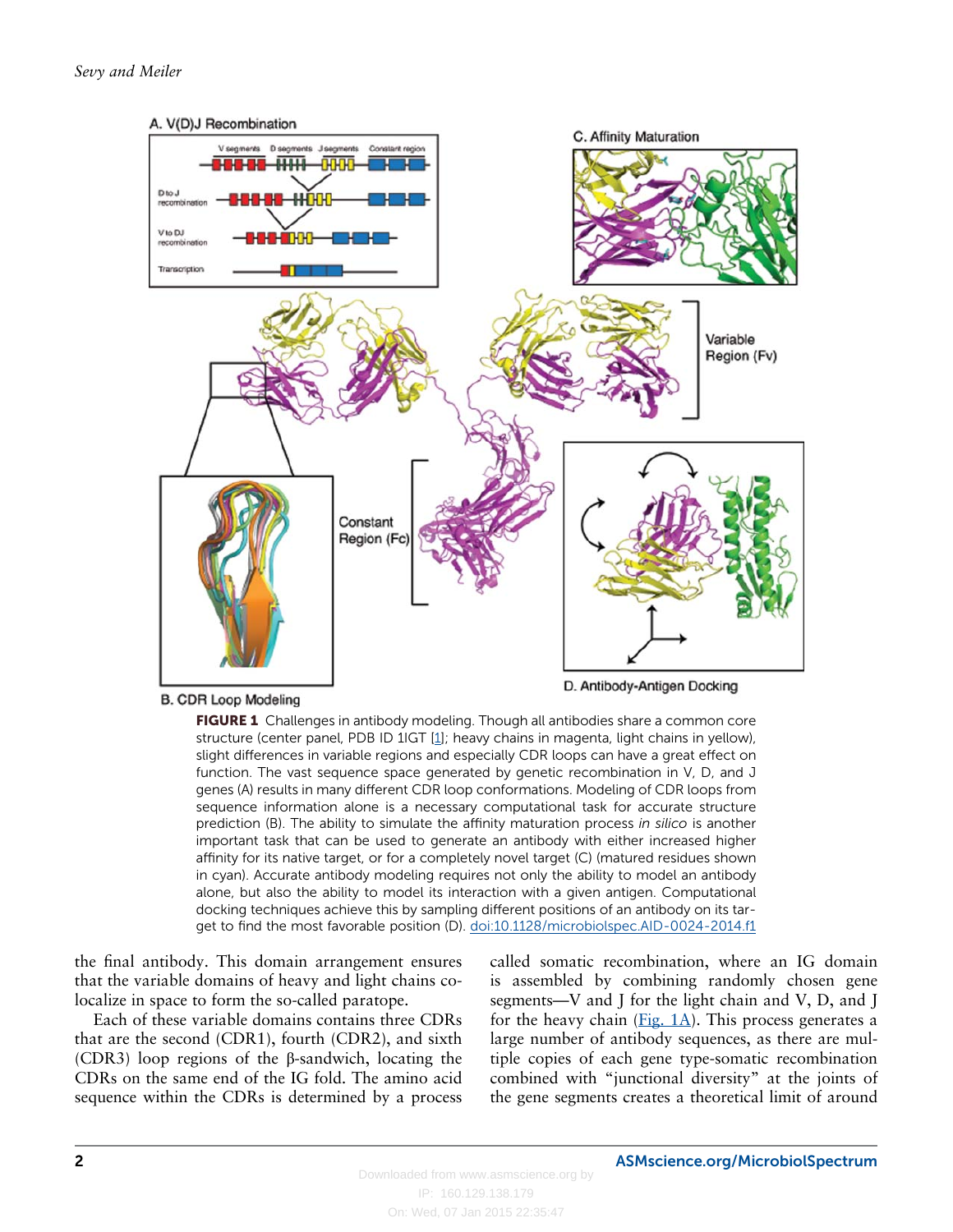$10^{11}$  unique V(D)J sequences. In particular, CDR3 of the heavy chain (HCDR3), encoded by the D-gene, is highly variable in length, structure, and dynamics [\(Fig. 1C\)](#page-1-0). These "germline" antibodies are further modified in a process called affinity maturation ([Fig. 1D](#page-1-0)). During B cell proliferation the genes encoding the variable domains experience an increased rate of point mutation. This "somatic hypermutation" causes amino acid changes in the paratopes of daughter B cells, a process that allows tighter interaction with the "epitope" region of the antigen, i.e., affinity maturation.

## Motivations for Antibody Modeling

The large number of theoretically possible antibodies and the large number of antibodies actually present in humans prohibit a comprehensive experimental characterization of antibody structure and dynamics. While great progress has been made in antibody structure determination via crystallization (currently around 2,000 depositions in the Protein Data Bank [PDB] contain the phrase "antibody"), the number of experimental structures available in the PDB will always be small compared to the total immune repertoire, leaving room for structure prediction of important antibodies with unknown structure. As antibody structures in the PDB have increased exponentially in recent years [\(Fig. 2](#page-3-0)), computational biologists have gained a greater understanding of the molecular determinants of proper loop folding and antigen binding, ultimately allowing high-throughput, accurate structural modeling on a scale infeasible for experimental methods alone. Understanding the structural determinants of antibody-antigen interaction (i.e., how the paratope engages the epitope) is critical for understanding antibody function and processes such as affinity maturation. As the number of cocrystal structures of antibody and antigen will always be small, computational docking algorithms can provide models for antibody-antigen complexes that are not experimentally determined ([Fig. 1D\)](#page-1-0). Note that computational structure prediction usually does not replace the experiment but complements experimental data. For examples, starting from an experimental structure of antibody and antigen, their interaction could be modeled; starting from one antibody-antigen complex, models for affinity-matured antibody-antigen complexes can be constructed; or modeling can add atomic detail not present in lowerresolution electron density maps obtained, for example, through electron microscopy (EM). Computational design of antibody-antigen complexes can be used, for example, to study the process of affinity maturation in silico or identify antibodies with novel sequences not

present or not yet observed in nature [\(Fig. 1B](#page-1-0)). Computational antibody engineering is also applied to humanize or stabilize therapeutic antibodies.

# Challenges for Antibody Modeling

Challenges when predicting the structures of antibodies via comparative modeling include how changes in IG sequence change the relative orientation of the two variable IG domains in the complex and therefore influence the paratope structure. Obviously, modeling the conformation of CDR loops is a substantial challenge, in particular for CDR3, which has an average length of around 15 amino acids in humans and can be as long as 30 residues or more—well beyond the loop lengths tested in a typical loop construction benchmark (4, 8, and 12 amino acids). The plasticity of the paratope with the often flexible CDRs presents a formidable challenge to antibody/antigen docking simulations, as they require flexibility of both paratope and epitope, creating a huge conformational search space. When engineering antibodies, these challenges are multiplied by the enormous number of possible antibody sequences and the resulting gigantic size of the sequence space that needs to be sampled, in addition to the conformational space. These challenges result in another formidable motivation for modeling antibodies: the benchmarking of new computational techniques. The challenges related to modeling antibodies combined with the availability of many experimental structures make antibody structure prediction and functional design an important playground to test new algorithms.

# COMPARATIVE MODELING OF ANTIBODIES

Given the large number of theoretically possible and actually existing antibodies, experimental structure determination will remain reserved to a small fraction of particularly important antibodies. Therefore, computational construction of a structural model is of central importance. A particular focus of comparative modeling techniques is accurate modeling of the CDRs.

# Canonical Structure of CDRs

The concept of canonical structures of light CDR (LCDR) and heavy CDR (HCDR) loops can be traced back to seminal work by Chothia, Thornton, Lesk, and others in the 1980s and 1990s describing the conformational space sampled by all CDR loops with known structure and linking these to conserved residues among these sequences  $(2-4)$  $(2-4)$  $(2-4)$  $(2-4)$  $(2-4)$ . Formally, the canonical structure hypothesis states that the CDR loops of antibodies typically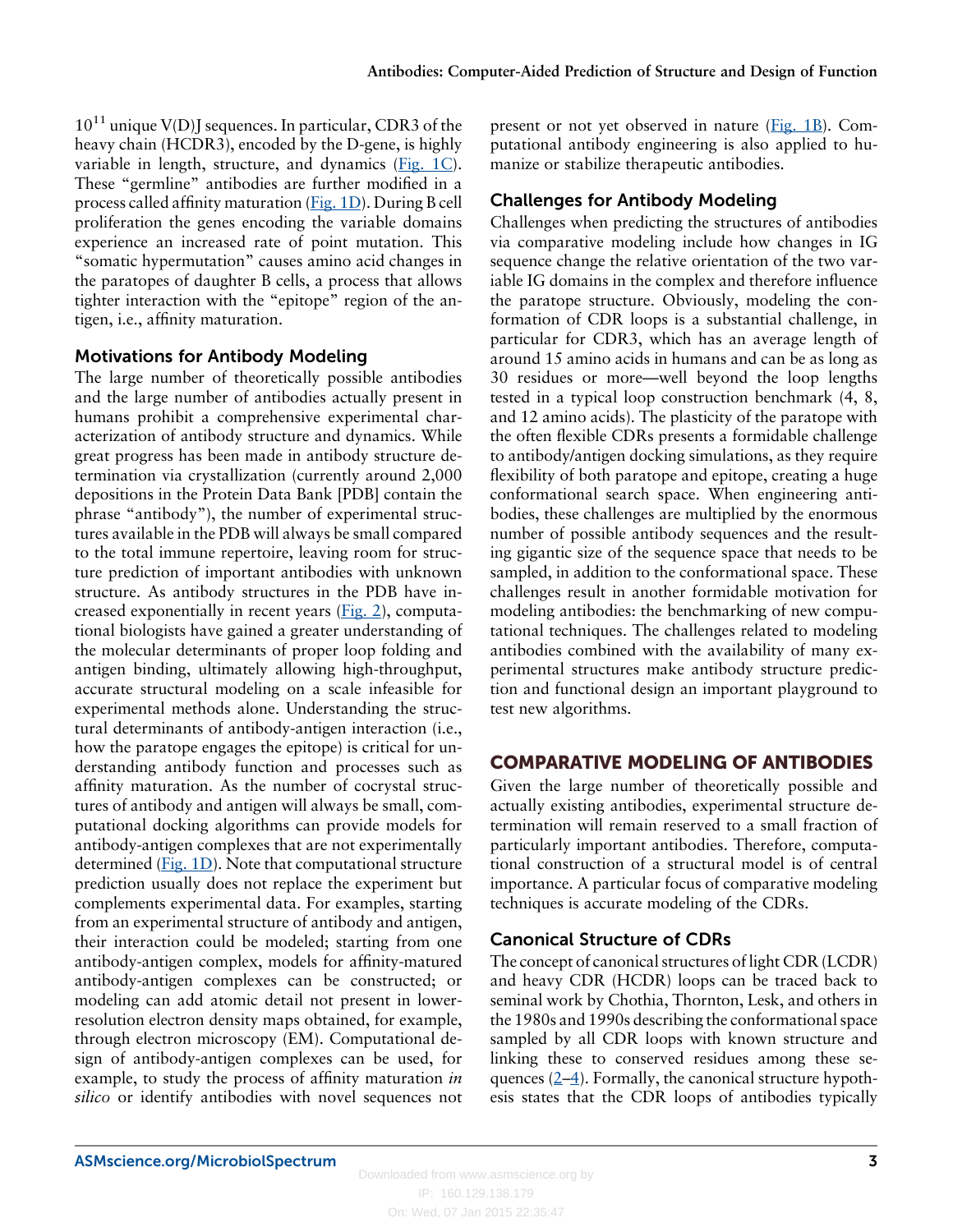<span id="page-3-0"></span>

adopt one of a discrete set of conformations and that these conformations can be inferred from the amino acid sequence. This concept has been pursued to discretize the conformational space of CDRs and predict a loop conformation based on its primary sequence. The set of canonical conformations has been relatively well defined for all LCDR loops and for the heavy HCDR1 and 2 loops. However, the HCDR3 loop is by far the most variable in sequence and length, drastically increasing the conformational space it can sample. As the number of experimentally determined antibody structures has exploded since the initial reports of canonical structures, attempts to group CDR loops and create a definitive set of loop conformations have continued to add new clusters to the known set. While it is likely that this trend will continue for some time, the fact that the number of clusters is still orders of magnitude lower than the known antibody repertoire validates the original canonical structure hypothesis by Chothia et al. for CDRs other than HCDR3 ([2](#page-11-0)).

Studies of canonical non-HCDR3 loop conformations have focused on clustering known structures and deriving common characteristics in primary sequence to enable a priori prediction of a loop conformation based on sequence alone. The number of canonical loop conformations has increased along with experimental structures available for analysis; initial studies using only 17 structures identified 18 non-HCDR3 clusters  $(2)$  $(2)$ , whereas more recent studies using ∼1,200 structures have increased the number of non-HCDR3 clusters to 72 ( $\frac{5}{2}$ ). Clusters are identified by their loop type and length, with the majority of non-HCDR3 loops falling between 8 and 13 residues in length. Though the number



of non-HCDR3 loop clusters has increased with each subsequent analysis, the overall clustering pattern still maintains a high degree of uniformity and predictability. [Figure 3](#page-4-0) shows median loop structures of loops deriving from the largest cluster for each of the CDR L1, L2, L3, H1, and H2 loops  $(5)$  $(5)$ . Studies have consistently reported 85 to 90% accuracy in predicting the structure of non-HCDR3 loops based on their gene source and primary sequence, lending credibility to the use of cluster analysis in non-HCDR3 loop modeling.

#### Predicting the Conformation of HCDR3

Prediction of HCDR3 loop conformations presents a considerably larger challenge, as they are much more structurally diverse and tend to be longer, ranging usually from 5 to 26 residues, with an average of 16 residues  $(6)$ . In rare cases they can be substantially longer. HCDR3 loops are generally divided into "torso" and "head" regions for clustering purposes  $(7)$ , and loops are characterized by either a bulged or extended betasheet conformation in the torso region. Since HCDR3 loops cannot typically be placed into a conformational cluster based on sequence alone, recent work has focused on developing a set of rules to predict certain aspects of the conformation based on key residue positions  $(8)$  $(8)$  $(8)$ . The more stable bulged conformation tends to be preferred by HCDR3 loops, stabilized by a hydrogen bond between a conserved tryptophan and a backbone carbonyl. One rule dictates that an aspartate residue two positions upstream of the conserved tryptophan is sufficient to displace this hydrogen bond and results in a shift to the extended conformation. Another states that the position of a basic residue opposite this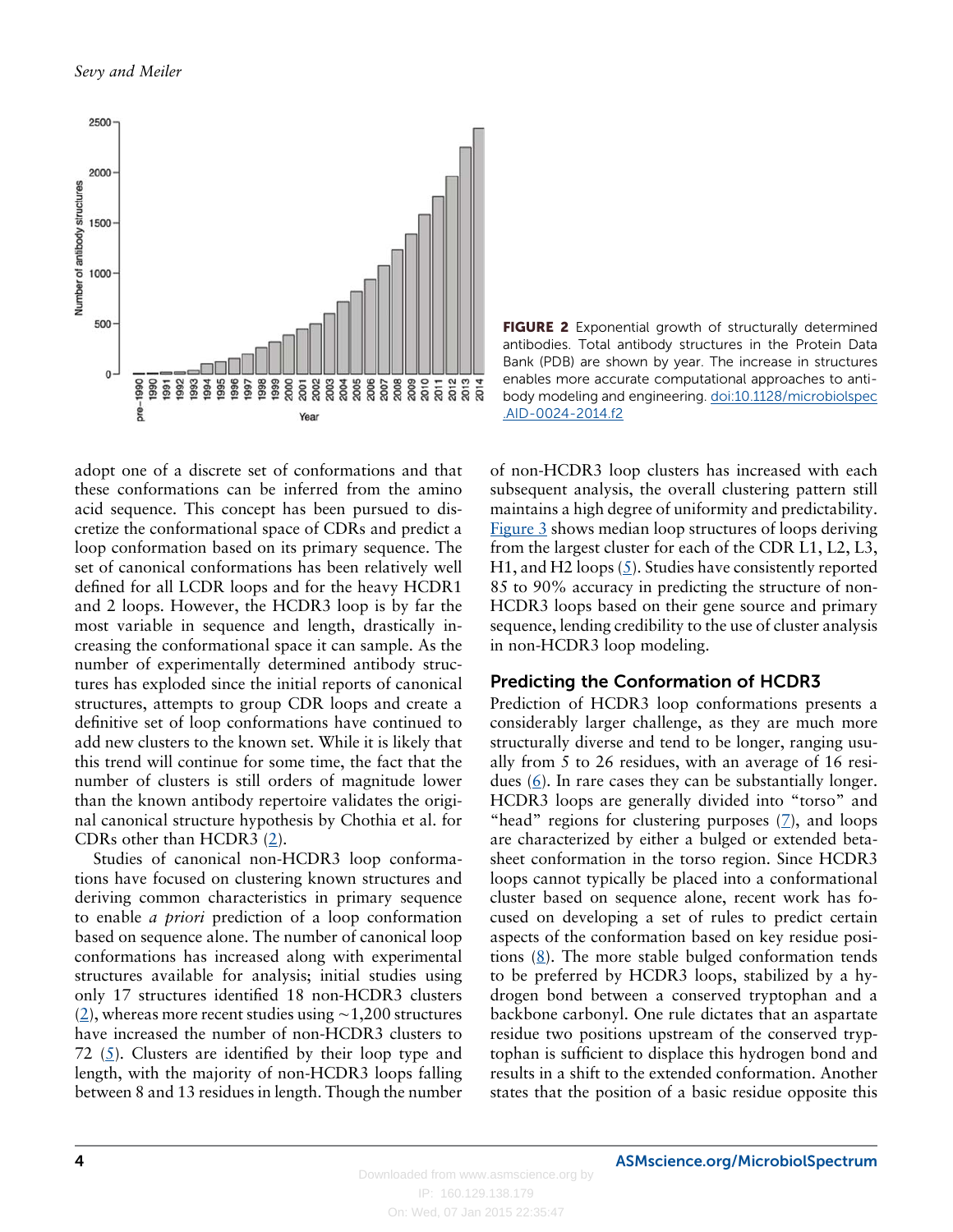<span id="page-4-0"></span>

FIGURE 3 Canonical CDR loop conformations. Pictured above are median loop structures representing the largest cluster of (A) CDR L1, (B) L2, (C) L3, (D) H1, and (E) H2. Light and heavy chain loop variability varies widely between the CDR loops, with heavy chain loops tending to be more variable. [doi:10.1128/microbiolspec.AID](http://dx.doi.org/10.1128/microbiolspec.AID-0024-2014.f3) [-0024-2014.f3](http://dx.doi.org/10.1128/microbiolspec.AID-0024-2014.f3)

aspartate dictates the formation of a bulged or extended conformation. Taken together, these rules are able to correctly predict torso conformation with ∼85% accuracy, comparable to that of non-HCDR3 loops.

Though the torso conformation of HCDR3 loops can be predicted by sequence analysis, the antigen-binding head region of the loop remains intractable to clustering, leading to considerable efforts to use de novo modeling to predict HCDR3 conformation. Currently, software packages such as Rosetta  $(9)$  $(9)$  $(9)$  and Prime  $(10)$  $(10)$  $(10)$  have been adapted to predict low-energy loop conformations, either based on peptide fragments gleaned from the PDB or generated de novo. These protocols have achieved varying degrees of success: HCDR3 loops shorter than 12 to 14 residues can be consistently predicted within a reasonable margin of error (∼2 Å), while longer loops are less predictable and tend to have higher deviation. As the average HCDR3 loop is ∼16 residues in length, current algorithms for de novo modeling remain insufficient to address a large proportion of important antibodies. However, the recent advances in predicting the conformation of the HCDR3 base via clustering and improvements in de novo loop construction promise to enable more reliable HCDR3 prediction in the near future.

#### Programs, Platforms, and Servers Dedicated to Antibody Modeling

Because of the large number of antibody-based therapeutics, there is substantial interest in determining the structure of antibodies in a high-throughput, accurate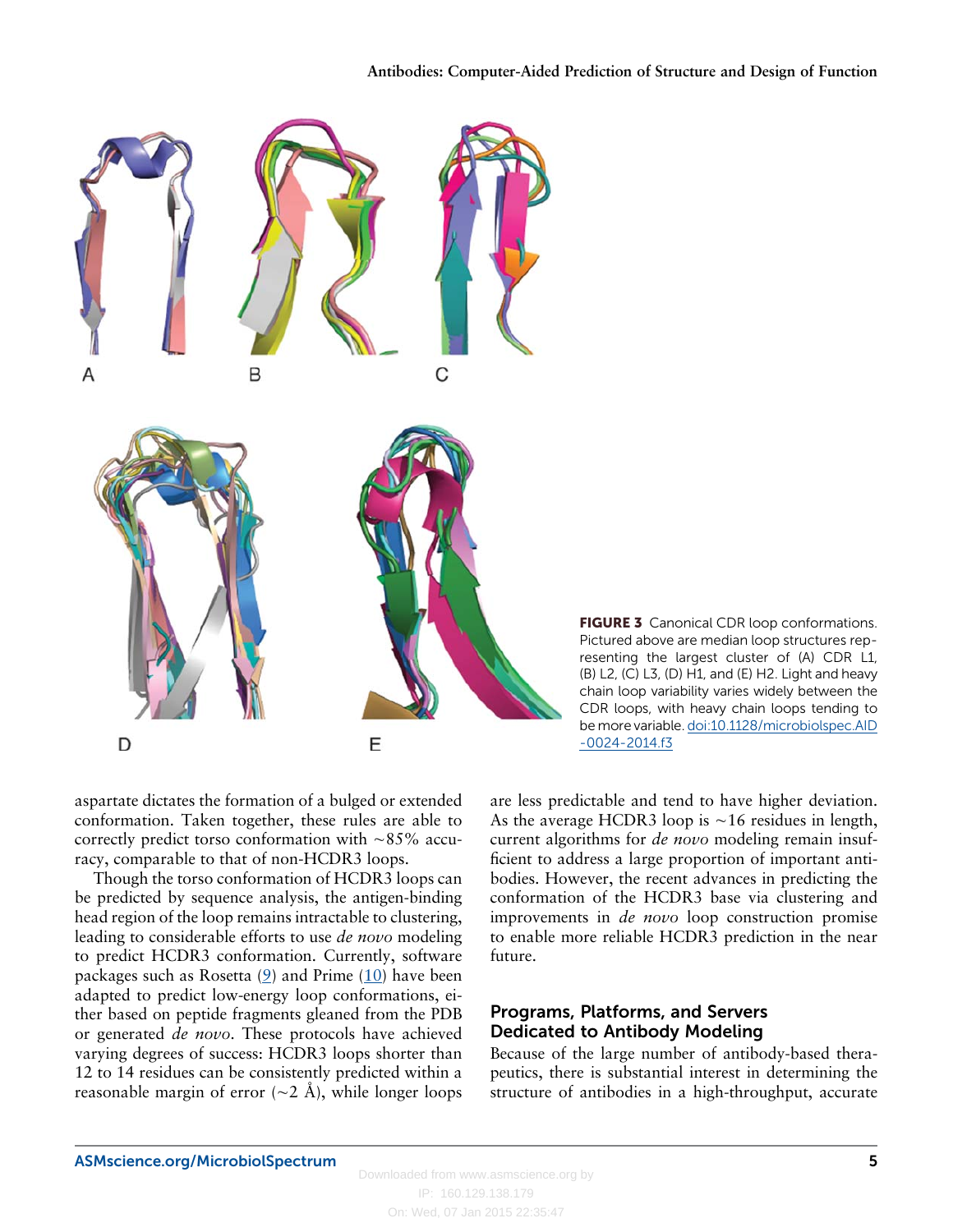manner. Experimental methods such as X-ray crystallography and nuclear magnetic resonance (NMR) spectroscopy, while highly informative, are labor-, time-, and resource-intensive. In addition, complete antibodies tend to be too large for NMR spectroscopy. X-ray crystallography, in the absence of the antigen, often struggles to determine the conformation of a long HCDR3 loop in the biologically relevant conformation needed to engage the antigen. Sometimes the HCDR3 loop can be locked into a different conformation by crystal packing or its coordinates cannot be determined because of flexibility. Therefore, many groups have worked on automated protocols to computationally model antibody variable region structures to predict the conformational space including the conformation needed for binding. This has resulted in a number of publicly accessible antibody-modeling servers, which use a combination of comparative modeling, de novo structure prediction, and energy minimization to generate an ensemble of potential conformations. Recently, organized efforts such as the Antibody Modeling Assessment (AMA) have focused on comparing these modeling servers and determining the accuracy of antibody-modeling techniques relative to one another  $(11, 12)$  $(11, 12)$  $(11, 12)$ .

Antibody-modeling servers typically rely on comparative modeling to model framework regions and CDR loops, with the notable exception of HCDR3. Framework regions are well conserved between antibodies, and a suitable template can usually be found among antibodies with experimentally determined structures in the PDB. One concern with comparative modeling is the issue of generating chimeras, combining heavy and light chain frameworks and CDR loops from different templates to use the template with the highest sequence homology. The relative orientation of the heavy and light chain V domains has a significant impact on the antigenbinding properties of an antibody ([13](#page-11-0)). Although the framework regions are well conserved, combining heavy and light chain frameworks from different templates results in just one and possibly incorrect relative orientation of the heavy and light chain V domains, introducing error into the predicted antibody structure. In addition, although LCDR loops and HCDR1 and 2 have canonical conformations, grafting these loops onto a disparate framework can result in errors in the relative placement of these loops and their interactions. To address these problems, modeling servers have introduced several different solutions. Some servers such as PIGS allow the user a great deal of input regarding the manner in which chimeras are built, allowing the user to tune these parameters for each model  $(14)$  $(14)$  $(14)$ . The MOE and WAM modeling servers build an ensemble of chimeras built from different templates and use force field energy minimization algorithms to relieve clashes and determine the most likely conformation [\(15,](#page-11-0) [16\)](#page-11-0). RosettaAntibody takes a similar approach but uses a knowledge-based potential rather than molecular mechanics force field to relieve clashes in framework and loop placements ([17](#page-11-0)).

Another major challenge is modeling the noncanonical HCDR3 loop. The sequence and structural variability of this loop make it difficult to model it simply by homology in most cases. The PIGS server attempts to model HCDR3 in the same manner as it models the other loops, by sequence homology to known HCDR3 structures ([14](#page-11-0)). This approach can be effective in cases where a similar HCDR3 exists in the PDB, and as more structures are added, this likelihood increases. The MOE server also grafts HCDR3 loops from a template, followed by a more complicated protocol of HCDR3 clustering, force field energy minimization to build an ensemble of structures  $(16)$  $(16)$  $(16)$ . However, the variability of the HCDR3 loop is such that a more sophisticated modeling technique is necessary in many cases. Other notable approaches for HCDR3 loop modeling involve either fragment-based or de novo modeling. Rosetta Antibody uses a fragment-based approach, pulling short peptide fragments from the PDB and using roboticsbased algorithms in conjunction with knowledge-based potentials to close the HCDR3 loop in an energetically favorable conformation  $(17)$  $(17)$  $(17)$ . WAM uses a similar approach, modeling based on PDB-derived peptides based on different parameters of the HCDR3, such as length and predicted kinked conformation. However, the server follows fragment assembly with a force field-based minimization to achieve a local energy minimum [\(15\)](#page-11-0).

Since the introduction of these antibody-modeling servers, a standing question has been which method is most effective—in user friendliness, structural accuracy, and transparency of results. To this end, the Antibody Modeling Assessment has held a biannual blinded study to give groups the chance to model the structures of unpublished antigen-binding fragment (Fab) X-ray structures to assess the state of the field. The assessments in 2011 and 2014 involved blind prediction of 9 and 11 Fab fragments, respectively, and analyzed the results by a number of parameters, including total root mean square deviation (RMSD), loop and framework-specific RMSD, and overall structural integrity. Overall RMSD values for all servers are generally within 1.0 to 1.5 Å, with results varying between framework and CDR loops. Framework regions were generally predicted most accurately, with RMSD values consistently within 1.0 Å.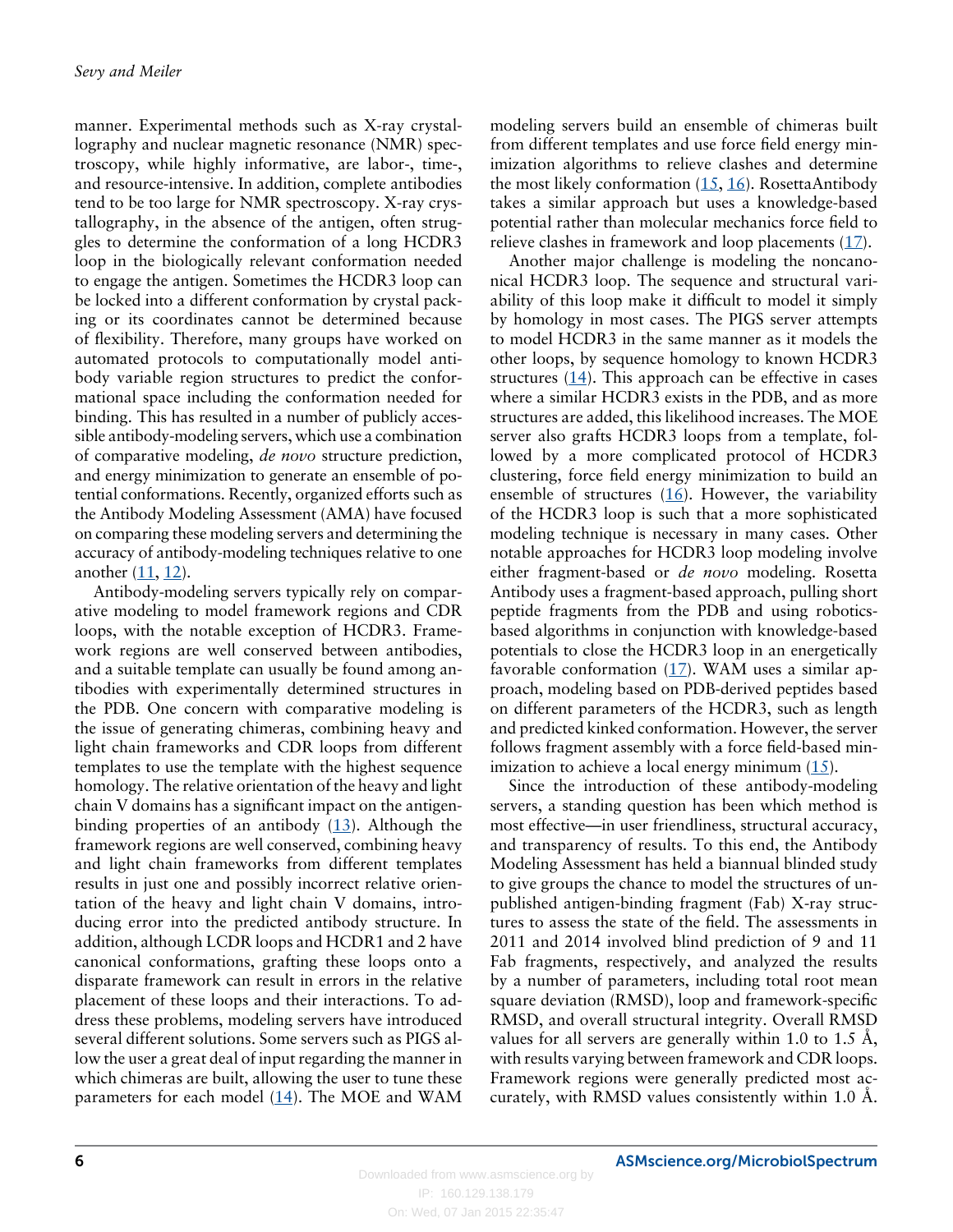The highest deviation was seen for HCDR3 loops, with RMSD values ranging from 0.5 to 8.0 Å and predictive ability depending heavily on the details of individual Fab fragments. Overall, the servers are comparable in their modeling accuracy, with variation dependent on particulars of the Fab fragment and metric used to analyze accuracy  $(11, 12, 18)$  $(11, 12, 18)$  $(11, 12, 18)$  $(11, 12, 18)$  $(11, 12, 18)$ .

#### ANTIBODY DOCKING AND EPITOPE MAPPING

Another significant challenge in modeling antibodyantigen complexes is docking the antibody onto its epitope on the surface of the antigen. Though general protein-protein docking has been successful in many cases, antibody-antigen docking represents a special challenge among protein-protein docking cases. Although useful in other protein-protein docking problems, shape complementarity is not a good determinant of correct antibody placement, as epitopes and paratopes are typically flat. Binding affinity is instead determined by hydrophobic "hot spot" and electrostatic interactions ([19](#page-11-0),  $20$ ). Short, aggregation-prone regions are common in many antibodies, consisting of mainly aromatic residues and concentrated in HCDR2 loops, and can contribute significantly to buried surface area in antibody-antigen interactions  $(21)$ . In addition, the model for the antibody used as a starting point for docking might have to be altered when the epitope is engaged: if a single conformation is used, conformation of CDR loops or the relative orientation of the V domains might have to be changed when engaging the epitope. If an ensemble of states is used, the best conformation needs to be selected and possibly refined further for optimal binding ([22,](#page-12-0) [23\)](#page-12-0). Additionally, if the location of the epitope is unknown, a global search needs to be performed. This adds another degree of complexity by requiring the docking algorithm to sample epitopes across the entire surface of the antigen. Several approaches have been implemented to address these challenges, such as algorithms to remodel antibody loop conformations in the presence of the antigen and application of experimental data to inform the energy evaluation of docked models.

## Antibody Docking Algorithms

One docking algorithm that has had success in the realm of antibody-antigen docking is the RosettaDock algorithm, originally described by Gray et al.  $(24)$  $(24)$  $(24)$ . The algorithm uses alternating rounds of low-resolution rigid body perturbations and high-resolution side-chain and backbone minimization to generate a model of the docked complex. The RosettaDock protocol relies on random perturbation of the complex and creates large numbers  $(\sim 10^5)$  of models to capture a global energy minimum. The original protocol was able to recover native conformations with an RMSD on the order of 5 to 10 Å for local searches, with a higher error for global searches. Encouragingly, the antibody-antigen docked complexes showed a strong energy funnel, with low energy structures corresponding to a low RMSD to the native structure. This funnel validates the creation of a large number of complexes, with confidence that those with the lowest scores are most likely to recover the native conformation.

Since its original publication, the RosettaDock protocol has been benchmarked thoroughly with large numbers of both native and homology-modeled structures. Advances in comparative antibody-modeling capabilities beg the question of how well these comparative models can be docking into their native antigens to produce a native-like structure. In general, antibody-modeling servers provide similar results in terms of success in docking comparative models. However, since scores fail to correlate perfectly with RMSD values, with the lowest RMSD model frequently not being the best scoring and vice versa, the best results have been obtained with ensemble docking models, using multiple models from the lower end of the energy landscape as inputs for docking. Using such an ensemble approach has been shown to flatten the energy funnel and increase the proportion of models deemed high and medium quality [\(9](#page-11-0)).

Additional docking protocols have been published based on the core algorithm in RosettaDock but tailored specifically to antibody-antigen complexes. In particular, the SnugDock algorithm has been shown to increase docking accuracy for antibody-antigen complexes  $(25)$ . This algorithm uses the same approach of alternating low- and high-resolution perturbation and minimization steps. However, it adds additional perturbation moves that are specific to antibody-binding motifs, such as CDR loop remodeling and reorientation of the angle between the V domains. This addresses the issue of antibody CDR loops adopting alternate conformations in the bound and free states, and the algorithm is designed to accommodate slight errors in comparative modeling that may disrupt adoption of the native conformation during docking. Although SnugDock benchmarking shows similar results to RosettaDock when using the lowest energy models for docking, ensemble docking using SnugDock shows a marked improvement of the energy funnel and increase of high- and medium-quality structures. This result is consistent with a conformational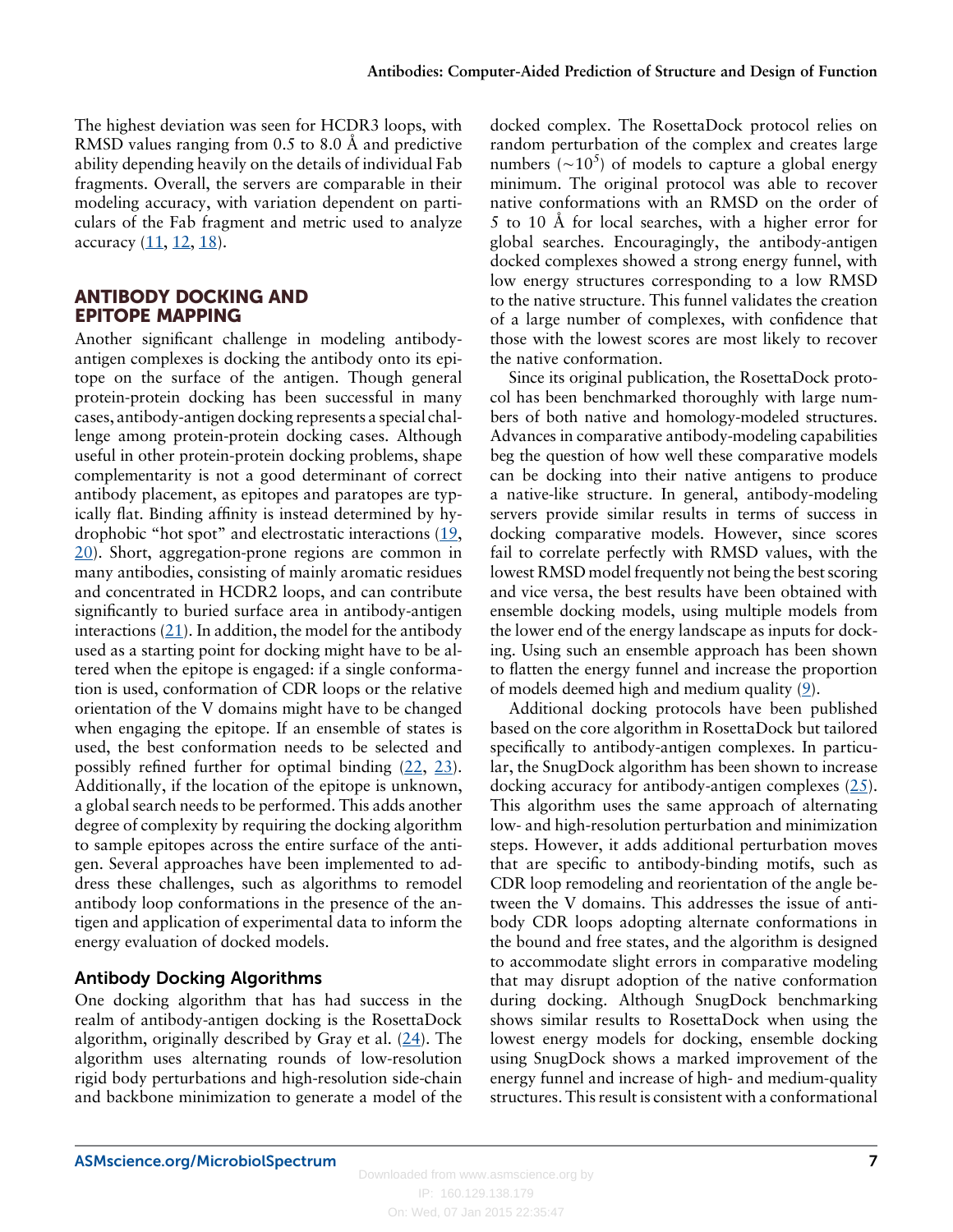selection paradigm for the initial antibody-antigen interaction with a subsequent induced fit.

#### Incorporation of Experimental Data To Guide Antibody Docking and Epitope Mapping

The ability to identify a precise binding epitope of an antibody with its corresponding antigen is of obvious use for any antibody being studied. The knowledge of a binding epitope at the individual residue level allows more detailed analysis of the nature of an antibody's interaction with its antigen, including prediction of the mechanism of neutralization of an antibody, escape mutations that may evade binding, specificity of an antibody in bindingrelated antigens, etc. However, epitope mapping is an area that has relied on low- and medium-throughput experimental techniques, which can make it difficult to map the epitopes of large numbers of antibodies.

Experimental methods such as EM, NMR spectroscopy chemical shift mapping, competitive enzyme-linked immunosorbent assays, site-directed mutagenesis, force spectroscopy, and hydrogen-deuterium exchange have made it possible to obtain structural information on the antibody-antigen complex, including epitope and paratope, without the need for a crystal structure [\(26](#page-12-0)–[31\)](#page-12-0). Each technique faces its own challenges that make highthroughput epitope mapping difficult  $(32)$  $(32)$  $(32)$ , but these data have been used successfully to create reliable computational models. A comprehensive example of integrating experimental data into computational modeling is shown in  $Fig. 4$ : data from EM, hydrogen-deuterium exchange, and site-directed mutagenesis were used to create a high-resolution model of an antibody-antigen complex for an influenza hemagglutinin directed antibody  $(33)$ .

Computational methods have also made great strides in recent years to enable the large-scale, rapid mapping of binding epitope. As with experimental methods, computational approaches come with their own disadvantages and cannot be used reliably in isolation. However, various hybrid methods that use different types of experimental data to reduce the complexity of computational searches have shown great promise in providing a feasible approach to the epitope mapping problem. A promising approach to increase the accuracy of docking predictions is the incorporation of experimental data to supplement *in silico* epitope prediction. RosettaDock, in particular, has been benchmarked on both local and global searches and predictably shows better results when perturbations are kept to a minimum and the antibody is placed in the vicinity of the epitope to begin with. Such approaches reduce the conformational space that needs to be sampled.

In addition to reducing sampling space, limited experimental data can also be used to improve scoring. One major issue with docking using current methods is that a near-native conformation is frequently present in the large set of models, but the distinguishing power of the energy function is not sufficient to identify the near-native conformation without any a priori knowledge of the structure. Low-resolution epitope mapping using experimental methods can provide an extra distinguishing feature to eliminate incorrect models and identify those that are most likely to adopt the native conformation. Simonelli et al. have validated this hypothesis by using NMR chemical shift mapping to identify an epitope before the start of computational docking [\(26\)](#page-12-0). Models that do not agree with the experimental results can be discarded, and lower scoring models are more likely to represent the native conformation.



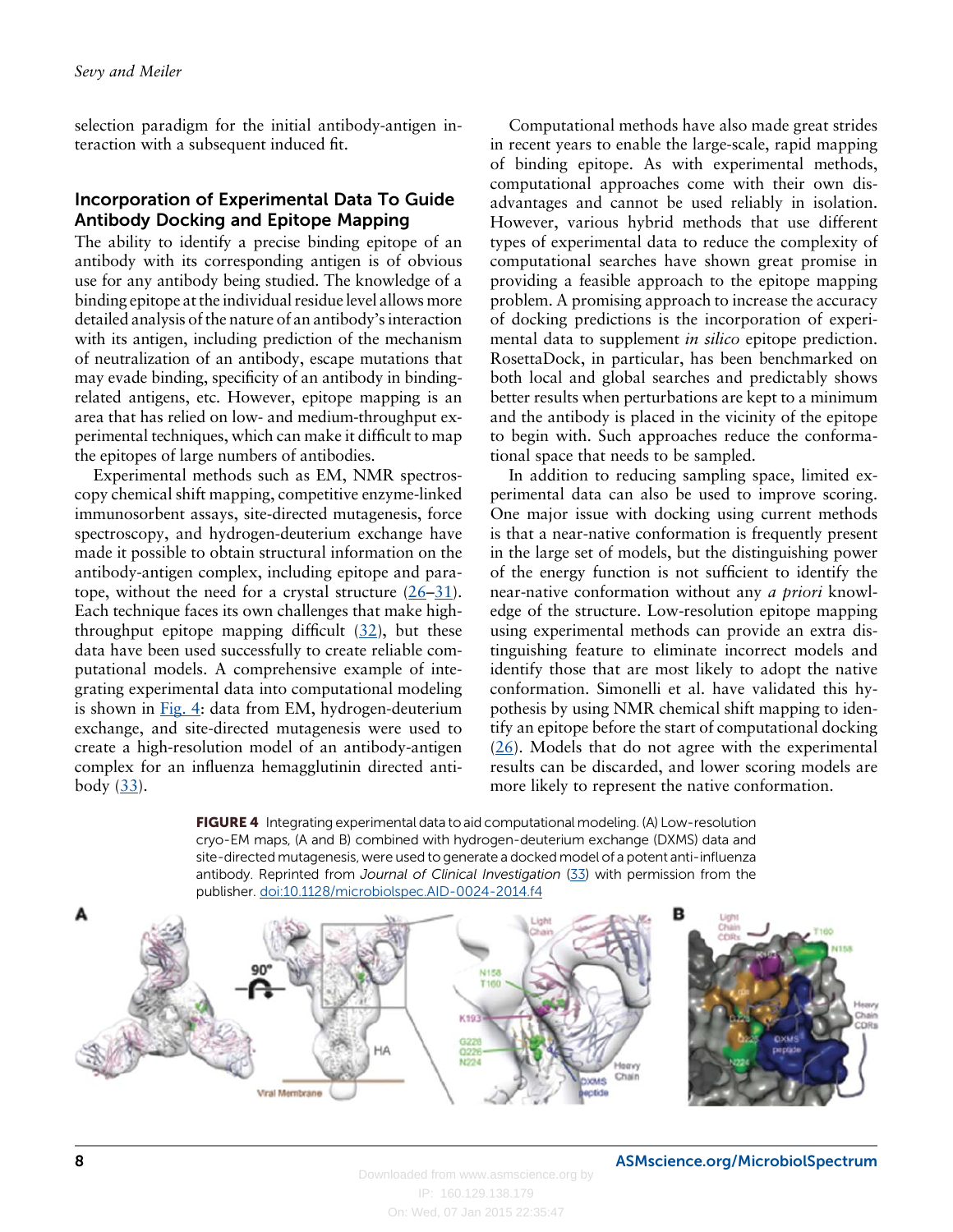Docking algorithms have been adapted to incorporate experimental data, which increases the accuracy of the final docked complex and the residues involved in the antibody-antigen interface. There are many different steps during the docking protocol in which experimental data can be incorporated. Mutagenesis data and cryo-EM density maps have been used to constrain the initial placement of the antibody on the surface of the antigen prior to docking, allowing for a more limited search and resulting in more native-like contacts  $(33-35)$  $(33-35)$  $(33-35)$  $(33-35)$  $(33-35)$ . In addition, complex scores can be weighted such that residues experimentally shown to interact are encouraged to do so during the docking protocol  $(34, 35)$  $(34, 35)$  $(34, 35)$  $(34, 35)$ . This approach drives the formation of models that contain the correct residue pairwise interactions across the interface, while allowing for the creation of new interacting pairs within this framework. Final models can then be clustered and analyzed visually for adherence to experimental data, eliminating those that do not contain key residues at the interface or have topologies inconsistent with EM data.

Another source of experimental data that has been used to improve computational epitope prediction is hydrogendeuterium exchange  $(36)$ . This technique involves the dissociation of amide hydrogens on a protein backbone and replacement with deuterium from a solvent. The extent of exchange can then be quantified using NMR or mass spectrometry. Antibody binding to its antigen causes a decrease in solvent accessibility of peptides at the epitope and a concomitant decrease in deuterium incorporation. Epitopes of many different antibodies have been mapped using this technique, with higher throughput than other methods such as X-ray crystallography or mutagenesis [\(27,](#page-12-0) [28,](#page-12-0) [37](#page-12-0)). Several studies have taken advantage of this phenomenon to improve docking predictions by constraining the initial placement of the antibody and rewarding residue interactions that agree with hydrogendeuterium exchange data [\(33,](#page-12-0) [38\)](#page-12-0).

Other approaches to epitope mapping have moved away from docking and instead use bioinformatics strategies to identify interacting regions. One such approach uses binding of randomly created peptide libraries to determine motifs that are important for antibody recognition  $(39)$  $(39)$  $(39)$ . The algorithm then identifies pairs of residues within peptide fragments that covary with the binding by the target antibody, allowing for identification of key residues both proximal and distal to the epitope. This method has been validated using antibodies targeting viral protein gp120 from HIV and is beneficial as a complement to docking. Another similar approach uses neutralization data of an antibody with different viral strains varying by sequence. This algorithm identifies mutations that tend to correlate with a decrease in neutralization and proposes these as the binding epitope. In addition, the algorithm can incorporate structural data to eliminate purported epitope residues on the basis of solvent-accessible surface area  $(40, 41)$  $(40, 41)$  $(40, 41)$  $(40, 41)$ . This method can be beneficial in cases where a large body of neutralization data already exists in the literature for an antibody, as extra experimental data do not have to be collected solely for use by the algorithm.

## ANTIBODY DESIGN

The computational design of antibodies is not only the most stringent test of our understanding of the rules that govern antibody structure and interaction, but it also has exciting applications in designing an antibody optimized for a given epitope (affinity maturation) or an antibody that recognizes multiple similar target epitopes (broad neutralization). Through this approach the relation between the sequence, structure, and activity of antibodies can be better understood, as the sequence and structural space can be explored in a more comprehensive manner than possible by analysis of naturally occurring antibodies only. Recently, an important proof-of-principle experiment for computeraided epitope-focused vaccine design was reported [\(42\)](#page-12-0). For this paradigm to reach its full potential, knowledge of the optimal antibodies to engage an epitope and the relation between sequence, structure, and activity inferred from computational design must be integrated. Besides the obvious application for the development of better therapeutic antibodies, computational antibody engineering also has the potential for formulation and humanization of therapeutic antibodies  $(43-46)$  $(43-46)$  $(43-46)$  $(43-46)$  $(43-46)$ .

#### Broad Neutralization versus Affinity Maturation

Affinity maturation is a process by which the variable region of an antibody undergoes somatic hypermutation to introduce point mutations in the framework and CDR loops to select for a variant with increased binding affinity for its target. Along with V(D)J recombination and junctional diversity, it is a fundamental reason why a finite set of antibody sequences is able to recognize a virtually infinite array of antigens  $(47)$  $(47)$ . Experimental methods can be used to re-create maturation in an ex vivo context to create an antibody with higher affinity for a given target. For example, phage display combined with random mutagenesis can screen for mutations in a high-throughput manner to create new, tighter-binding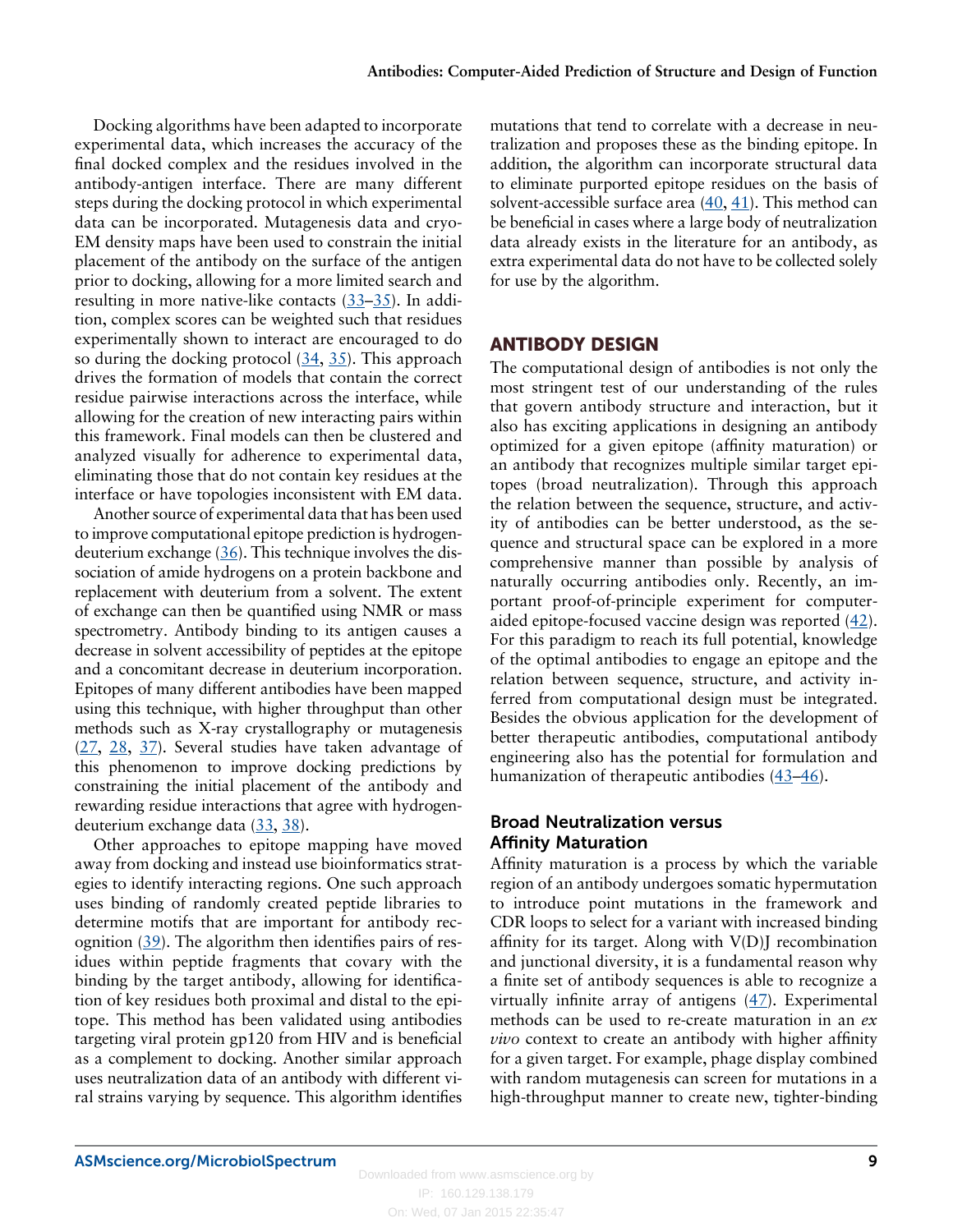antibodies [\(48\)](#page-12-0). This form of "directed evolution" has been successfull in the maturation of many types of antibodies  $(48)$  $(48)$  $(48)$ . Additionally, computational algorithms have been developed that mimic the process of directed evolution to produce similar results. Computational methods have been successful in both studying the nature of affinity maturation in germline and matured antibodies and in further refining matured antibodies to increase affinity even more.

Affinity maturation can be simulated *in silico* to analyze compromises in an antibody sequence that lead to a decrease in polyspecificity with a concomitant increase in specificity for a single partner. For example, a general computational method for the design of antibody CDR loops for targeted epitope binding was introduced by Pantazes and Maranas ([49\)](#page-12-0). Computational methods such as multistate design are capable of determining the protein sequence optimal for binding an arbitrary number of binding partners  $(50, 51)$  $(50, 51)$  $(50, 51)$ . This technique has been applied to explore the changes in antibody sequence and conformation responsible for the shift from a polyspecific, germline antibody to one with higher affinity for a single target. In complementary work, Babor and Kortemme and Willis et al. used multistate design to show that antibody germline sequences are optimal for conformational flexibility of both CDR loops and framework residues, allowing the binding of multiple targets, whereas affinity-matured antibodies have decreased flexibility  $(52, 53)$  $(52, 53)$  $(52, 53)$  $(52, 53)$ . These authors have also identified the key residues responsible for either mono- or polyspecificity for several commonly seen germline genes. These studies validate the biological relevance of design algorithms, since sequences can be both computationally matured and reverted to germline by using different sets of antigens as inputs.

#### In silico Affinity Maturation

The understanding of the nature of affinity maturation, as well as the ability to selectively modify the specificity of antibody sequences, has led to advances in antibody engineering that enable maturing antibodies *in silico* to create new sequences with higher affinity. In one case, Clark et al. were able to use computational design to mature an antibody and generate candidate sequences with higher predicted affinity  $(54)$ . Using a combination of side chain repacking and electrostatic optimization, a triple mutant was created with 10 times higher affinity. A comparable increase in affinity was achieved by Lippow et al. by redesigning an antilysozyme antibody along with the therapeutic antibody cetuximab  $(55)$ . The design protocol was also able to predict mutations in bevacizumab that had been previously shown to increase affinity. The designed mutations primarily affected the electrostatic nature of the binding interface, either by removing a poorly satisfied polar residue at the interface or by adding a polar residue at the solvent-facing periphery of the interface  $(55)$  $(55)$  $(55)$ . A similar approach has been taken to increase the species cross-reactivity of an antibody, rather than increasing affinity for a previously targeted antigen. By analyzing sequence differences between two serine protease orthologs, Farady et al. created novel antibody designs by restricting the search space to positions that contact points of difference between orthologs  $(56)$ . In this manner they were able to target positions that would be most likely to establish new contacts across the binding interface to enable interaction at a reasonable affinity. This method was able to create antibody mutants with increases in affinity of over two orders of magnitude.

One significant limitation of most computational design protocols is that they require a high-resolution crystal structure of the antibody-antigen complex, or alternatively high-resolution structures of each component separately. However, several antibody designs have been made for complexes that do not have a solved structure available, using a combination of comparative modeling, protein-protein docking, and design. Barderas et al. used experimental epitope mapping data to dock a comparative model of an antigastrin antibody onto the surface of its target  $(57)$  $(57)$ . They then used the docked models to estimate regions of antibody-antigen interaction and created mutants using both phage display and in silico affinity maturation to mutagenize antibody residues in contact with the antigen and produce designs with high predicted affinity. In several cases the *in silico* suggested mutations matched the mutations seen by directed evolution, and overall the designs were able to increase affinity to nanomolar levels. Another case used docking of an antidengue antibody with an NMRmapped epitope to identify and rationally design mutations in the antibody CDR loops [\(58\)](#page-13-0). The authors used this information to create several types of antibody mutations, including those that abolish binding, those that increase affinity for a single target, and those that increase the breadth of binding to multiple serotypes.

#### Eliciting Neutralizing Antibodies through Antigen Design

Although much focus has been directed at engineering antibodies with desired properties, recent work has targeted the opposite side of the problem: engineering an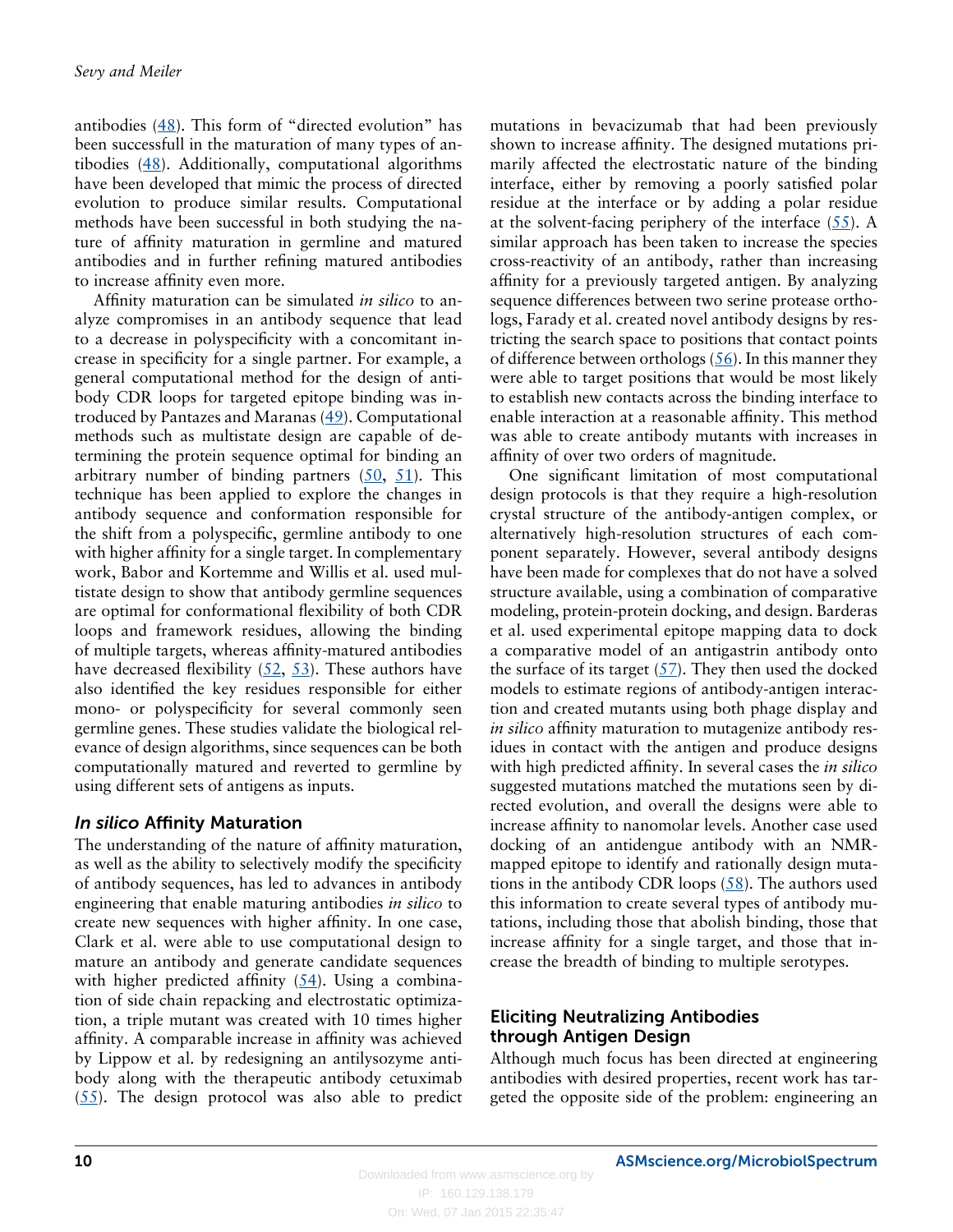antigen that can elicit a desired antibody in an effective and reproducible manner. This comes with the ultimate goal of the rational design of antigens to be used in vaccination that can elicit antibodies targeting a precise, conserved, and neutralizing epitope. Giles et al. attempted to create a broadly reactive antigen by identifying divergent sequences between different clades of influenza hemagglutinin and clustering the consensus sequences. In this way they created a compromise antigen, incorporating elements of various clades designed to elicit antibodies binding all of them  $(59)$ . This strategy was validated with the finding that the broadly reactive antigen was capable of eliciting greater antibody breadth than a polyvalent virus-like particle displaying the native antigens  $(60)$  $(60)$  $(60)$ . Wu et al. pursued a similar goal, instead using HIV surface protein gp120 as the antigen. This group used computational design to engineer a modified gp120 that maintained the structure of the neutralizing portion of the molecule while eliminating other antigenic regions that may elicit nonneutralizing antibodies  $(61)$ . Since the antigenic region of gp120 they targeted was the CD4 binding site, a highly conserved region among divergent HIV strains, they used this engineered antigen as a vaccine to elicit broadly neutralizing antibodies and successfully identified two novel antibodies with a high level of breadth of reactivity  $(61)$  $(61)$  $(61)$ .

## Epitope Grafting To Elicit Neutralizing Antibodies

A complementary task to antigen design is so-called epitope grafting—removing an epitope from its native antigen and grafting it onto a protein structure that can present it to immune receptors in a way that maximizes the immune response. This design task encompasses several unique challenges, the most difficult of which is the selection of an appropriate peptide onto which the epitope can be placed, known as the scaffold. This scaffold must maintain the native conformation of the desired epitope and have minimal immunogenicity in its offepitope regions, all while maintaining favorable biophysical properties. Advances in scaffold selection and design have made this problem tractable and have shown promise in immunization.

Early work in this field focused on placing a neutralizing linear epitope on a stable scaffold that could maintain the native conformation while enhancing presentation of this epitope. HIV has been widely used as a test case, since there are well-characterized broadly neutralizing antibodies with high-resolution crystal structures available  $(62)$ . Two independent groups were able to graft the linear epitopes of two broadly neutralizing anti-HIV antibodies, 4E10 and 2F5, onto scaffolds to enhance their presentation and affinity for the desired antibodies ([63](#page-13-0), [65](#page-13-0)). These groups used similar approaches of searching the PDB for scaffolds with a region of backbone conformation with high structural similarity to the epitope and using Rosetta Design to place epitope side chains onto the backbone scaffold and minimize the energy of side chain packing. This protocol resulted in several designed peptides with nanomolar affinity for their respective antibody targets and the ability to elicit broadly neutralizing sera upon immunization  $(63-65)$  $(63-65)$  $(63-65)$  $(63-65)$ . These earlier studies provided an important proof-of-principle for vaccinebased antigen design.

One major limitation of initial reports on epitope grafting is the nature of the scaffold selection process. Since it relies on placing epitope side chains on a backbone with a high degree of similarity to the epitope backbone, success is highly dependent on the presence of a suitable scaffold among structurally determined proteins. In cases where there is no template with structural similarity, this procedure is ineffective. To address this concern, Azoitei et al. published a backbone grafting method wherein they select a structurally similar template and, rather than transfer individual epitope side chains to a template, remove the epitope-mimetic region en masse and transplant the entire epitope backbone region from the native antigen  $(66)$ . This protocol was benchmarked and shown to produce peptides with higher affinity than the previously described side-chain grafting method, with the added advantage that backbone grafting can be applied to templates with lower structural similarity.

Another challenge in the pursuit of a generalizable epitope grafting method is that initial reports focused on linear, continuous epitopes, even though many neutralizing epitopes are discontinuous. Azoitei et al. developed a more aggressive scaffold search and design method to identify scaffolds that can accommodate multiple discontinuous epitope peptides while maintaining their conformations and relative orientations and minimizing steric clashes ([67](#page-13-0)). The result of this protocol was an epitope scaffold that accurately recapitulates the conformation of the epitope and interactions necessary for antibodyantigen interactions. McLellan et al. pursued a similar strategy to create a discontinuous epitope-presenting scaffold with a respiratory syncytial virus (RSV) epitope [\(68\)](#page-13-0). In addition to the selection of an appropriate scaffold, there has also been work in redesigning a scaffold to reduce unwanted, nonepitope immunogenicity. Correia et al. showed that epitope scaffolds can be further optimized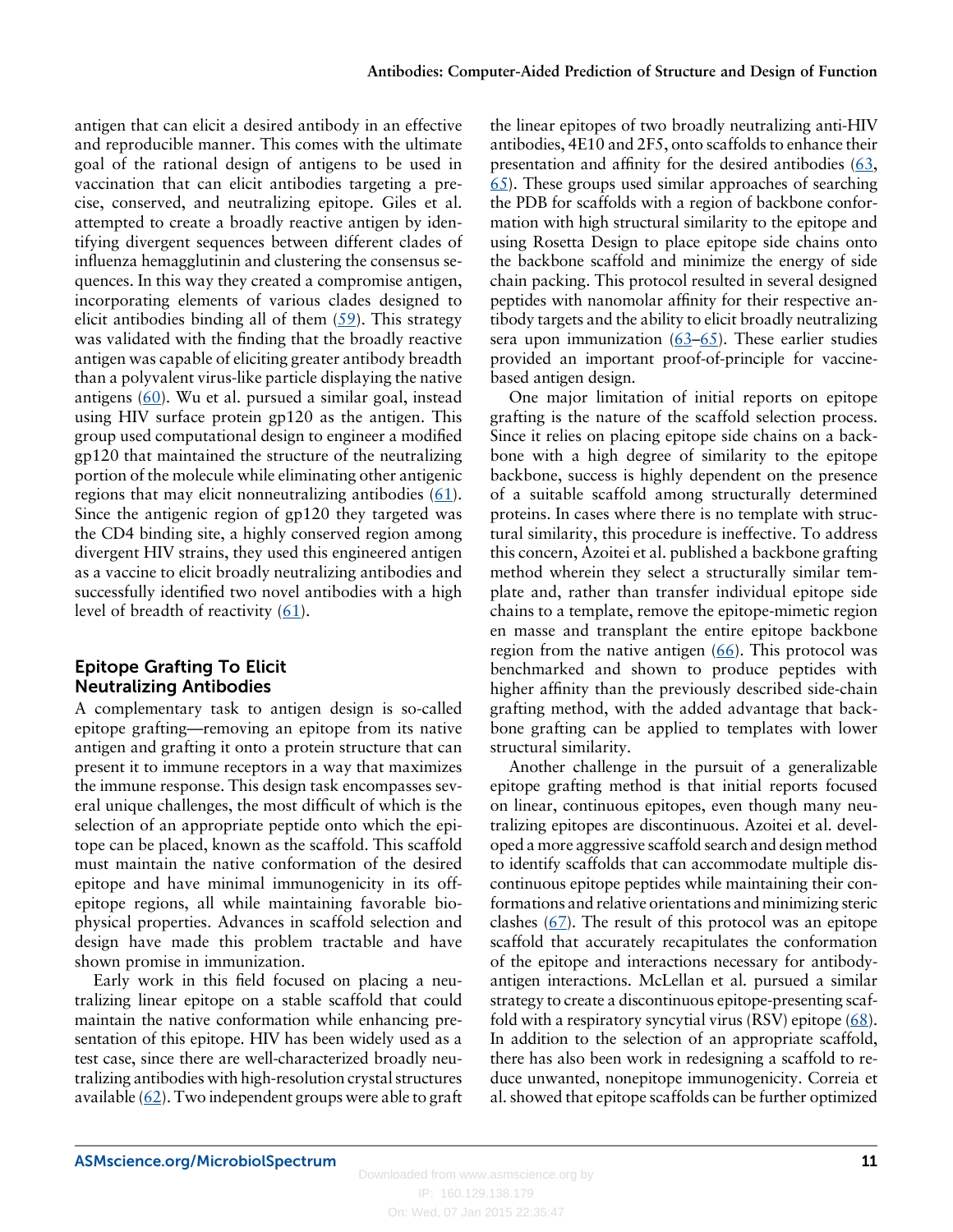<span id="page-11-0"></span>by flexible backbone remodeling and resurfacing to enhance thermostability, increase binding affinity, and reduce immune reactivity ([64\)](#page-13-0).

To circumvent the problem of scaffold selection, Correia et al. recently described a method to build a de novo scaffold for optimal epitope presentation of an RSV epitope ([42](#page-12-0)). They selected a three-helix bundle as a template topology and used extensive rounds of sequence optimization and minimization to create an optimized conformation for presentation. These scaffolds were purified and shown to be thermodynamically stable, with affinities in the picomolar range  $(42)$  $(42)$  $(42)$ . The purified scaffolds were then used to immunize macaques and were shown to induce neutralizing titers comparable to natural RSV infection, a significant landmark for the epitope-grafting methodology.

## **CONCLUSION**

Computational approaches to predict the structure of antibodies and antibody-antigen complexes are of critical importance, as the large number of naturally occurring antibodies restricts experimental characterization to the most important cases. While computational methods are already sufficiently accurate to be useful, it remains a focus of future research to develop better sampling methods and more accurate energy functions. The existing limitations in modeling antibodies make computational methods most useful when applied in a tight feedback loop with experimental data, a situation that is expected to continue for the foreseeable future. The increasing throughput in methods to collect limited experimental data on antibodies and antibody-antigen complexes will further increase the need for computational methods to add atomic detail not present in these datasets. The rapidly increasing availability of highresolution crystal structures of antibodies and antibodyantigen complexes is expected to improve computational prediction algorithms, for example, through increasing the accuracy of knowledge-based potentials and through further completing the conformational clusters of CDR loop conformations. Ultimately, the reliable computational design of antibodies that recognize a target epitope is a long-term goal for computational structural biology. Given the even larger number of theoretically possible antibody sequences, computational prioritization of the ones to characterize experimentally is imperative. Computational design of the tightest or most broadly neutralizing antibodies is not only important for the development of optimal therapeutic antibodies or the development of vaccines. Antibody design is also the

most stringent test of our understanding of the rules that govern antibody structure and interaction.

#### ACKNOWLEDGMENT

Conflict of interest: We disclose no conflicts.

#### **REFERENCES**

1. Harris LJ, Larson SB, Hasel KW, McPherson A. 1997. Refined structure of an intact IgG2a monoclonal antibody. Biochemistry 36:1581–1597.

2. Chothia C, Lesk AM. 1987. Canonical structures for the hypervariable regions of immunoglobulins. J Mol Biol 196:901–917.

3. Martin AC, Thornton JM. 1996. Structural families in loops of homologous proteins: automatic classification, modelling and application to antibodies. J Mol Biol 263:800–815.

4. Al-Lazikani B, Lesk AM, Chothia C. 1997. Standard conformations for the canonical structures of immunoglobulins. J Mol Biol 273:927–948. 5. North B, Lehmann A, Dunbrack RL, Jr. 2011. A new clustering of

antibody CDR loop conformations. J Mol Biol 406:228–256.

6. Briney BS, Willis JR, Crowe JE, Jr. 2012. Location and length distribution of somatic hypermutation-associated DNA insertions and deletions reveals regions of antibody structural plasticity. Genes Immun 13:523– 529.

7. Morea V, Tramontano A, Rustici M, Chothia C, Lesk AM. 1998. Conformations of the third hypervariable region in the VH domain of immunoglobulins. J Mol Biol 275:269–294.

8. Kuroda D, Shirai H, Kobori M, Nakamura H. 2008. Structural classification of CDR-H3 revisited: a lesson in antibody modeling. Proteins 73:608–620.

9. Sivasubramanian A, Sircar A, Chaudhury S, Gray JJ. 2009. Toward high-resolution homology modeling of antibody Fv regions and application to antibody-antigen docking. Proteins 74:497–514.

10. Zhu K, Day T. 2013. Ab initio structure prediction of the antibody hypervariable H3 loop. Proteins 81:1081–1089.

11. Teplyakov A, Luo J, Obmolova G, Malia TJ, Sweet R, Stanfield RL, Kodangattil S, Almagro JC, Gilliland GL. 2014. Second antibody modeling assessment. II. Structures and models. Proteins 82:1563–1582. [doi:10.1002/prot.24554](http://dx.doi.org/10.1002/prot.24554).

12. Almagro JC, Beavers MP, Hernandez-Guzman F, Maier J, Shaulsky J, Butenhof K, Labute P, Thorsteinson N, Kelly K, Teplyakov A, Luo J, Sweet R, Gilliland GL. 2011. Antibody modeling assessment. Proteins 79:3050–3066.

13. Narayanan A, Sellers BD, Jacobson MP. 2009. Energy-based analysis and prediction of the orientation between light- and heavy-chain antibody variable domains. J Mol Biol 388:941–953.

14. Marcatili P, Rosi A, Tramontano A. 2008. PIGS: automatic prediction of antibody structures. Bioinformatics 24:1953–1954.

15. Whitelegg NR, Rees AR. 2000. WAM: an improved algorithm for modelling antibodies on the WEB. Protein Eng 13:819–824.

16. Maier JKY, Labute P. 2014. Assessment of fully automated antibody homology modeling protocols in MOE. Proteins 82:1599–1610.

17. Sircar A, Kim ET, Gray JJ. 2009. RosettaAntibody: antibody variable region homology modeling server. Nucleic Acids Res 37:W474–W479.

18. Almagro JC, Teplyakov A, Luo J, Sweet RW, Kodangattil S, Hernandez-Guzman F, Gilliland GL. 2014. Second antibody modeling assessment (AMA-II). Proteins 82:1553–1562.

19. Sundberg EJ, Urrutia M, Braden BC, Isern J, Tsuchiya D, Fields BA, Malchiodi EL, Tormo J, Schwarz FP, Mariuzza RA. 2000. Estimation of the hydrophobic effect in an antigen-antibody protein-protein interface. Biochemistry 39:15375–15387.

20. Moreira IS, Fernandes PA, Ramos MJ. 2007. Hot spot computational identification: application to the complex formed between the hen egg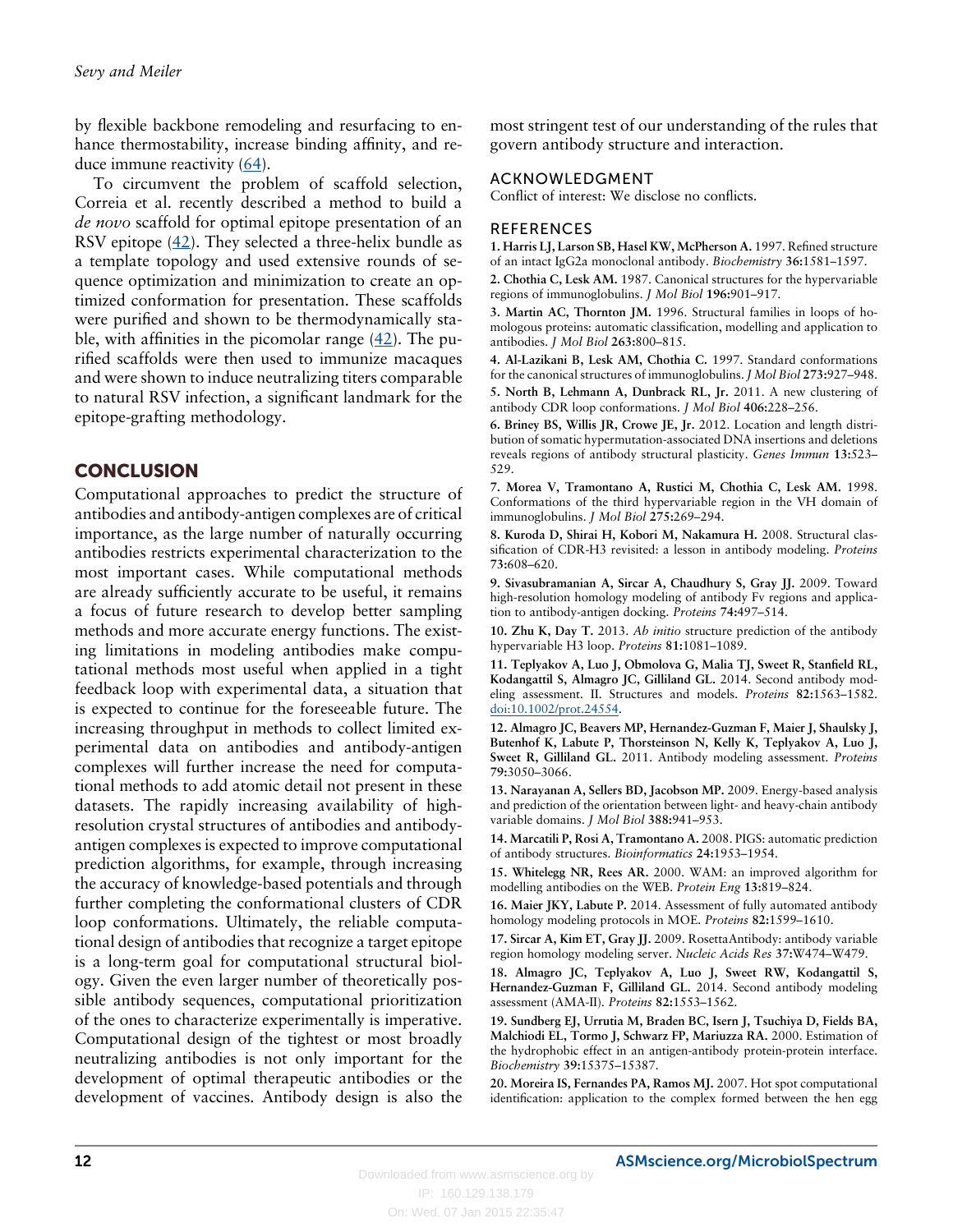<span id="page-12-0"></span>white lysozyme (HEL) and the antibody HyHEL-10. Int J Quantum Chem 107:299–310.

21. Wang X, Singh SK, Kumar S. 2010. Potential aggregation-prone regions in complementarity-determining regions of antibodies and their contribution towards antigen recognition: a computational analysis. Pharm Res 27:1512–1529.

22. Vajda S. 2005. Classification of protein complexes based on docking difficulty. Proteins 60:176–180.

23. Brenke R, Hall DR, Chuang GY, Comeau SR, Bohnuud T, Beglov D, Schueler-Furman O, Vajda S, Kozakov D. 2012. Application of asymmetric statistical potentials to antibody-protein docking. Bioinformatics 28:2608–2614.

24. Gray JJ, Moughon S, Wang C, Schueler-Furman O, Kuhlman B, Rohl CA, Baker D. 2003. Protein-protein docking with simultaneous optimization of rigid-body displacement and side-chain conformations. J Mol Biol 331:281–299.

25. Sircar A, Gray JJ. 2010. SnugDock: paratope structural optimization during antibody-antigen docking compensates for errors in antibody homology models. PLoS Comput Biol 6:e1000644. [doi:10.1371/journal](http://dx.doi.org/10.1371/journal.pcbi.1000644) [.pcbi.1000644.](http://dx.doi.org/10.1371/journal.pcbi.1000644)

26. Simonelli L, Beltramello M, Yudina Z, Macagno A, Calzolai L, Varani L. 2010. Rapid structural characterization of human antibodyantigen complexes through experimentally validated computational docking. J Mol Biol 396:1491–1507.

27. Sevy AM, Healey JF, Deng W, Spiegel PC, Meeks SL, Li R. 2013. Epitope mapping of inhibitory antibodies targeting the C2 domain of coagulation factor VIII by hydrogen-deuterium exchange mass spectrometry. J Thromb Haemost 11:2128–2136.

28. Coales SJ, Tuske SJ, Tornasso JC, Hamuro Y. 2009. Epitope mapping by amide hydrogen/deuterium exchange coupled with immobilization of antibody, on-line proteolysis, liquid chromatography and mass spectrometry. Rapid Commun Mass Spectrom 23:639–647.

29. Meeks SL, Healey JF, Parker ET, Barrow RT, Lollar P. 2007. Antihuman factor VIIIC2 domain antibodies in hemophilia A mice recognize a functionally complex continuous spectrum of epitopes dominated by inhibitors of factor VIII activation. Blood 110:4234–4242.

30. Chaves RC, Teulon JM, Odorico M, Parot P, Chen SWW, Pellequer JL. 2013. Conformational dynamics of individual antibodies using computational docking and AFM. J Mol Recognit 26:596–604.

31. Gogolinska A, Nowak W. 2013. Molecular basis of lateral force spectroscopy nano-diagnostics: computational unbinding of autism related chemokine MCP-1 from IgG antibody. J Mol Model 19:4773–4780.

32. Sharon J, Rynkiewicz MJ, Lu ZH, Yang CY. 2014. Discovery of protective B-cell epitopes for development of antimicrobial vaccines and antibody therapeutics. Immunology 142:1–23.

33. Thornburg NJ, Nannemann DP, Blum DL, Belser JA, Tumpey TM, Deshpande S, Fritz GA, Sapparapu G, Krause JC, Lee JH, Ward AB, Lee DE, Li S, Winarski KL, Spiller BW, Meiler J, Crowe JE, Jr. 2013. Human antibodies that neutralize respiratory droplet transmissible H5N1 influenza viruses. J Clin Invest 123:4405–4409.

34. McKinney BA, Kallewaard NL, Crowe JE, Jr, Meiler J. 2007. Using the natural evolution of a rotavirus-specific human monoclonal antibody to predict the complex topography of a viral antigenic site. Immunome Res 3:8.

35. Schneider S, Zacharias M. 2012. Atomic resolution model of the antibody Fc interaction with the complement C1q component. Mol Immunol 51:66–72.

36. Percy AJ, Rey M, Burns KM, Schriemer DC. 2012. Probing protein interactions with hydrogen/deuterium exchange and mass spectrometry: a review. Anal Chim Acta 721:7–21.

37. Baerga-Ortiz A, Hughes CA, Mandell JG, Komives EA. 2002. Epitope mapping of a monoclonal antibody against human thrombin by R/Dexchange mass spectrometry reveals selection of a diverse sequence in a highly conserved protein. Protein Sci 11:1300-1308.

38. Aiyegbo MS, Sapparapu G, Spiller BW, Eli IM, Williams DR, Kim R, Lee DE, Liu T, Li S, Woods VL, Jr, Nannemann DP, Meiler J, Stewart PL, Crowe JE, Jr. 2013. Human rotavirus VP6-specific antibodies mediate intracellular neutralization by binding to a quaternary structure in the transcriptional pore. PloS One 8:e61101. [doi:10.1371/journal.pone](http://dx.doi.org/10.1371/journal.pone.0061101) [.0061101.](http://dx.doi.org/10.1371/journal.pone.0061101)

39. Bublil EM, Yeger-Azuz S, Gershoni JM. 2006. Computational prediction of the cross-reactive neutralizing epitope corresponding to the monoclonal antibody b12 specific for HIV-1 gp120. FASEB J 20:1762– 1774.

40. Chuang GY, Acharya P, Schmidt SD, Yang Y, Louder MK, Zhou T, Kwon YD, Pancera M, Bailer RT, Doria-Rose NA, Nussenzweig MC, Mascola JR, Kwong PD, Georgiev IS. 2013. Residue-level prediction of HIV-1 antibody epitopes based on neutralization of diverse viral strains. J Virol 87:10047–10058.

41. Chuang GY, Liou D, Kwong PD, Georgiev IS. 2014. NEP: web server for epitope prediction based on antibody neutralization of viral strains with diverse sequences. Nucleic Acids Res 42:W64–W71.

42. Correia BE, Bates JT, Loomis RJ, Baneyx G, Carrico C, Jardine JG, Rupert P, Correnti C, Kalyuzhniy O, Vittal V, Connell MJ, Stevens E, Schroeter A, Chen M, Macpherson S, Serra AM, Adachi Y, Holmes MA, Li Y, Klevit RE, Graham BS, Wyatt RT, Baker D, Strong RK, Crowe JE, Jr, Johnson PR, Schief WR. 2014. Proof of principle for epitope-focused vaccine design. Nature 507:201–206.

43. Hinton PR, Johlfs MG, Xiong JM, Hanestad K, Ong KC, Bullock C, Keller S, Tang MT, Tso JY, Vasquez M, Tsurushita N. 2004. Engineered human IgG antibodies with longer serum half-lives in primates. J Biol Chem 279:6213–6216.

44. Igawa T, Tsunoda H, Tachibana T, Maeda A, Mimoto F, Moriyama C, Nanami M, Sekimori Y, Nabuchi Y, Aso Y, Hattori K. 2010. Reduced elimination of IgG antibodies by engineering the variable region. Protein Eng Des Sel 23:385–392.

45. Kanduc D, Lucchese A, Mittelman A. 2001. Individuation of monoclonal anti-HPV16 E7 antibody linear peptide epitope by computational biology. Peptides 22:1981–1985.

46. Tsurushita N, Hinton PR, Kumar S. 2005. Design of humanized antibodies: from anti-Tac to Zenapax. Methods 36:69–83.

47. Teng G, Papavasiliou FN. 2007. Immunoglobulin somatic hypermutation. Annu Rev Genet 41:107–120.

48. Filpula D. 2007. Antibody engineering and modification technologies. Biomol Eng 24:201–215.

49. Pantazes RJ, Maranas CD. 2010. OptCDR: a general computational method for the design of antibody complementarity determining regions for targeted epitope binding. Protein Eng Des Sel 23:849–858.

50. Leaver-Fay A, Jacak R, Stranges PB, Kuhlman B. 2011. A generic program for multistate protein design. PloS One 6:e20937. [doi:10.1371](http://dx.doi.org/10.1371/journal.pone.0020937) [/journal.pone.0020937.](http://dx.doi.org/10.1371/journal.pone.0020937)

51. Havranek JJ, Harbury PB. 2003. Automated design of specificity in molecular recognition. Nat Struct Biol 10:45–52.

52. Willis JR, Briney BS, DeLuca SL, Crowe JE, Jr, Meiler J. 2013. Human germline antibody gene segments encode polyspecific antibodies. PLoS Comput Biol 9:e1003045. [doi:10.1371/journal.pcbi.1003045](http://dx.doi.org/10.1371/journal.pcbi.1003045).

53. Babor M, Kortemme T. 2009. Multi-constraint computational design suggests that native sequences of germline antibody H3 loops are nearly optimal for conformational flexibility. Proteins 75:846–858.

54. Clark LA, Boriack-Sjodin PA, Eldredge J, Fitch C, Friedman B, Hanf KJ, Jarpe M, Liparoto SF, Li Y, Lugovskoy A, Miller S, Rushe M, Sherman W, Simon K, Van Vlijmen H. 2006. Affinity enhancement of an in vivo matured therapeutic antibody using structure-based computational design. Protein Sci 15:949–960.

55. Lippow SM, Wittrup KD, Tidor B. 2007. Computational design of antibody-affinity improvement beyond in vivo maturation. Nat Biotechnol 25:1171–1176.